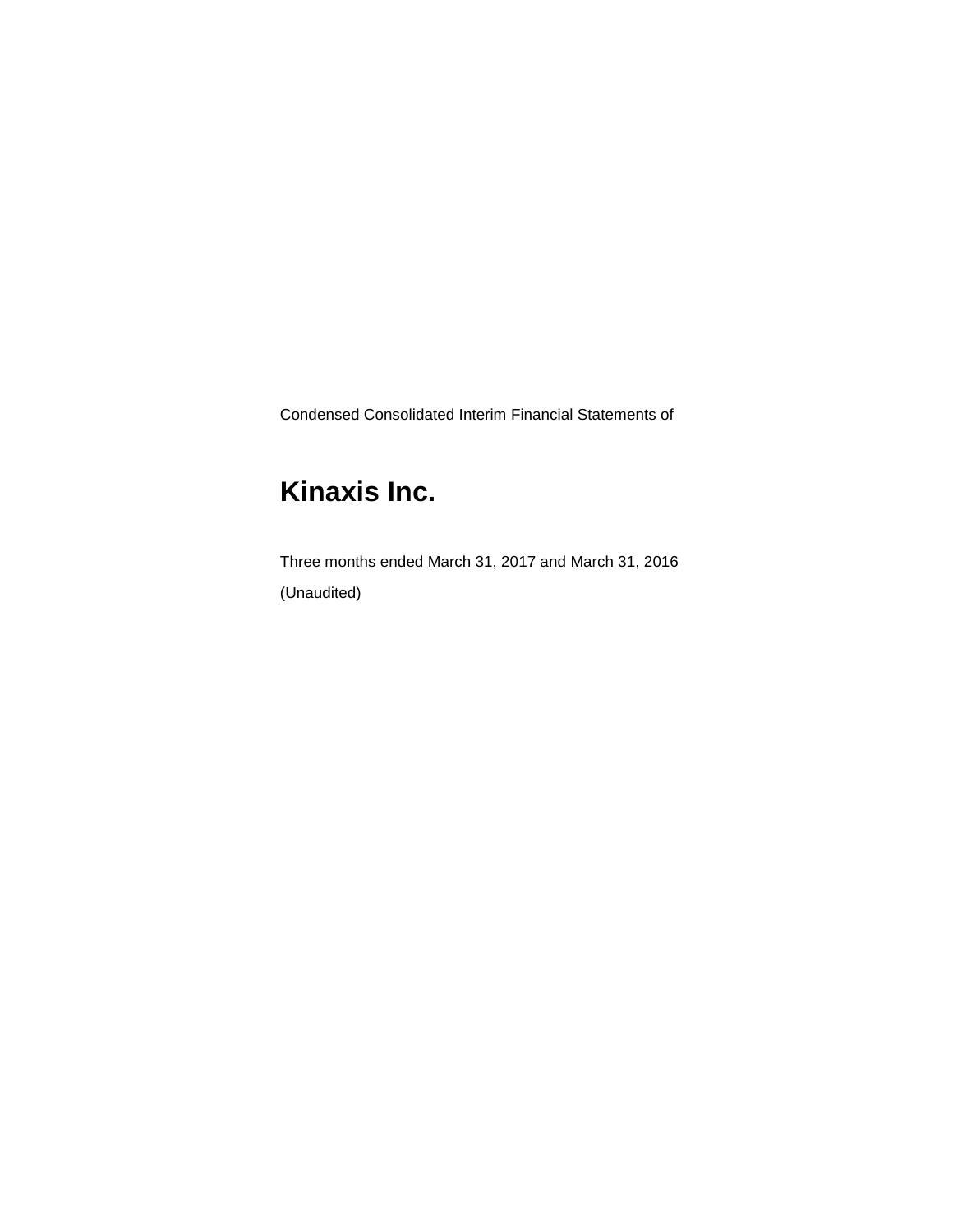Condensed Consolidated Interim Statements of Financial Position

As at March 31, 2017 and December 31, 2016 (Expressed in thousands of U.S. dollars) (Unaudited)

|                                                                     | March 31,        | December 31, |                  |
|---------------------------------------------------------------------|------------------|--------------|------------------|
|                                                                     | 2017             |              | 2016             |
| <b>Assets</b>                                                       |                  |              |                  |
| Current assets:                                                     |                  |              |                  |
| Cash and cash equivalents                                           | \$<br>141,989    | \$           | 127,910          |
| Trade and other receivables (note 5)                                | 27,405           |              | 23,820           |
| Investment tax credits receivable                                   | 1,592            |              | 1,583            |
| Investment tax credits recoverable                                  | 546              |              | 755              |
| Prepaid expenses                                                    | 3,538            |              | 3,333            |
|                                                                     | 175,070          |              | 157,401          |
| Non-current assets:                                                 |                  |              |                  |
| Property and equipment (note 4)                                     | 10,297           |              | 10,652           |
| Deferred tax assets                                                 | 195              |              | 239              |
|                                                                     | \$<br>185,562    | \$           | 168,292          |
| Liabilities and Shareholders' Equity<br><b>Current liabilities:</b> | \$               | \$           |                  |
| Trade payables and accrued liabilities (note 6)<br>Deferred revenue | 10,448<br>62,507 |              | 10,495<br>55,458 |
|                                                                     | 72,955           |              | 65,953           |
| Non-current liabilities:                                            |                  |              |                  |
| Lease inducement                                                    | 4                |              | 18               |
| Deferred revenue                                                    | 13,629           |              | 13,198           |
| Deferred tax liability                                              | 1,205            |              | 1,412            |
|                                                                     | 14,838           |              | 14,628           |
| Shareholders' equity:                                               |                  |              |                  |
| Share capital (note 7)                                              | 102,741          |              | 97,164           |
| <b>Contributed surplus</b>                                          | 15,033           |              | 13,924           |
| Accumulated other comprehensive loss                                | (373)            |              | (519)            |
| <b>Deficit</b>                                                      | (19, 632)        |              | (22, 858)        |
|                                                                     | 97,769           |              | 87,711           |
|                                                                     | \$<br>185,562    | \$           | 168,292          |

See accompanying notes to condensed consolidated interim financial statements.

On behalf of the Board of Directors:

| Director (signed) John (Ian) Giffen<br>(signed) Douglas Colbeth | Director |
|-----------------------------------------------------------------|----------|
|-----------------------------------------------------------------|----------|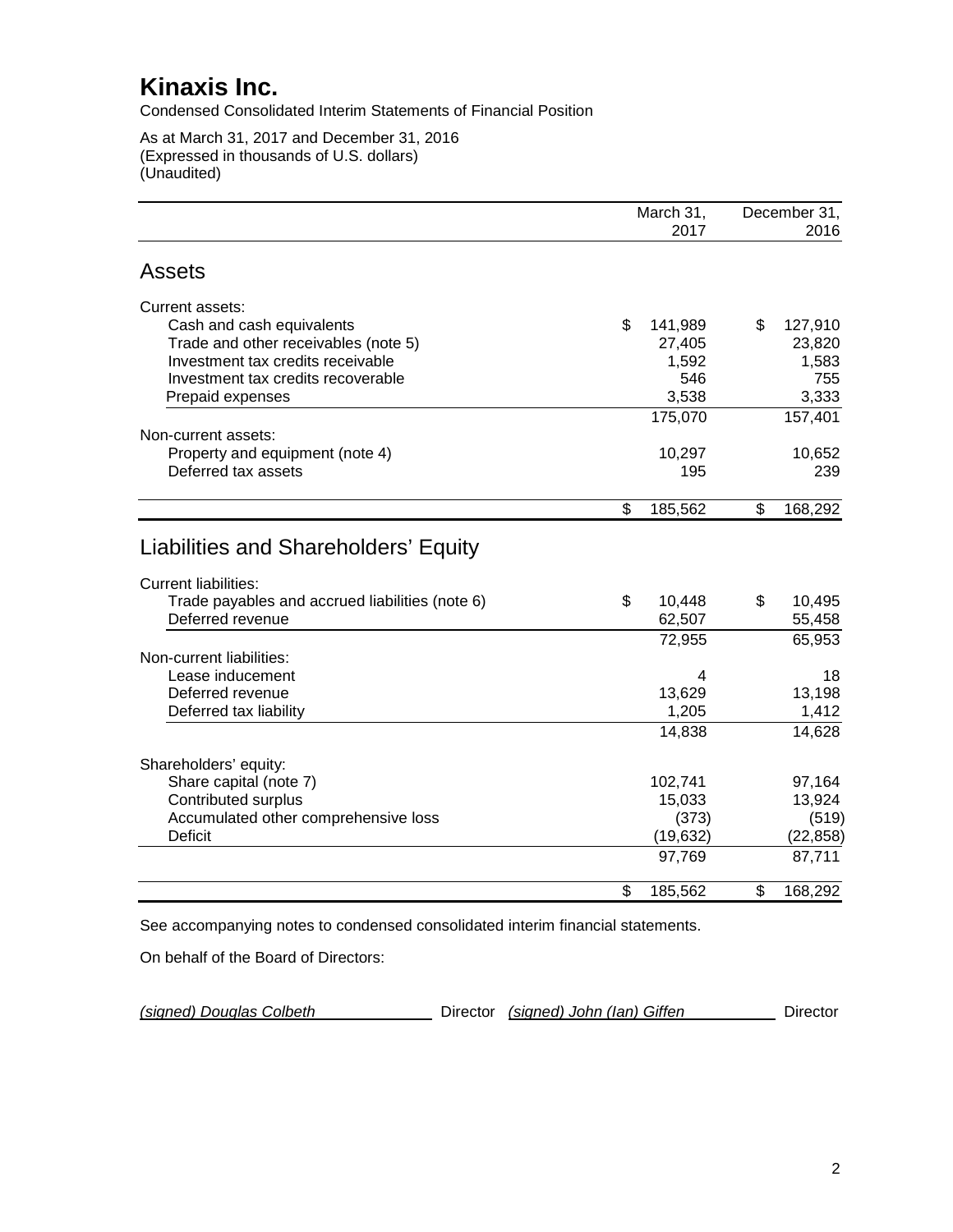Condensed Consolidated Interim Statements of Comprehensive Income

For the three months ended March 31, 2017 and 2016 (Expressed in thousands of U.S. dollars, except share and per share data) (Unaudited)

|                                                                       | 2017        | 2016         |
|-----------------------------------------------------------------------|-------------|--------------|
| Revenue (note 9)                                                      | \$32,542    | \$<br>27,032 |
| Cost of revenue                                                       | 10,377      | 8,105        |
| Gross profit                                                          | 22,165      | 18,927       |
| Operating expenses:                                                   |             |              |
| Selling and marketing                                                 | 6,931       | 5,979        |
| Research and development (note 10)                                    | 6,223       | 4,737        |
| General and administrative                                            | 4,010       | 3,005        |
|                                                                       | 17,164      | 13,721       |
|                                                                       | 5,001       | 5,206        |
| Other income (expense):                                               |             |              |
| Foreign exchange gain (loss)                                          | (11)        | 266          |
| Net finance income                                                    | 167         | 74           |
|                                                                       | 156         | 340          |
| Profit before income taxes                                            | 5,157       | 5,546        |
| Income tax expense                                                    | 1,931       | 2,177        |
| Profit                                                                | 3,226       | 3,369        |
| Other comprehensive income                                            |             |              |
| Items that are or may be reclassified subsequently to profit or loss: |             |              |
| Foreign currency translation differences - foreign operations         | 146         | 61           |
| Total comprehensive income                                            | \$<br>3,372 | \$<br>3,430  |
|                                                                       |             |              |
| Basic earnings per share                                              | \$<br>0.13  | \$<br>0.14   |
| Weighted average number of basic common shares (note 8)               | 25,043,512  | 24,445,630   |
| Diluted earnings per share                                            | 0.12        | 0.13         |
| Weighted average number of diluted common shares (note 8)             | 26,316,198  | 25,744,984   |

See accompanying notes to condensed consolidated interim financial statements.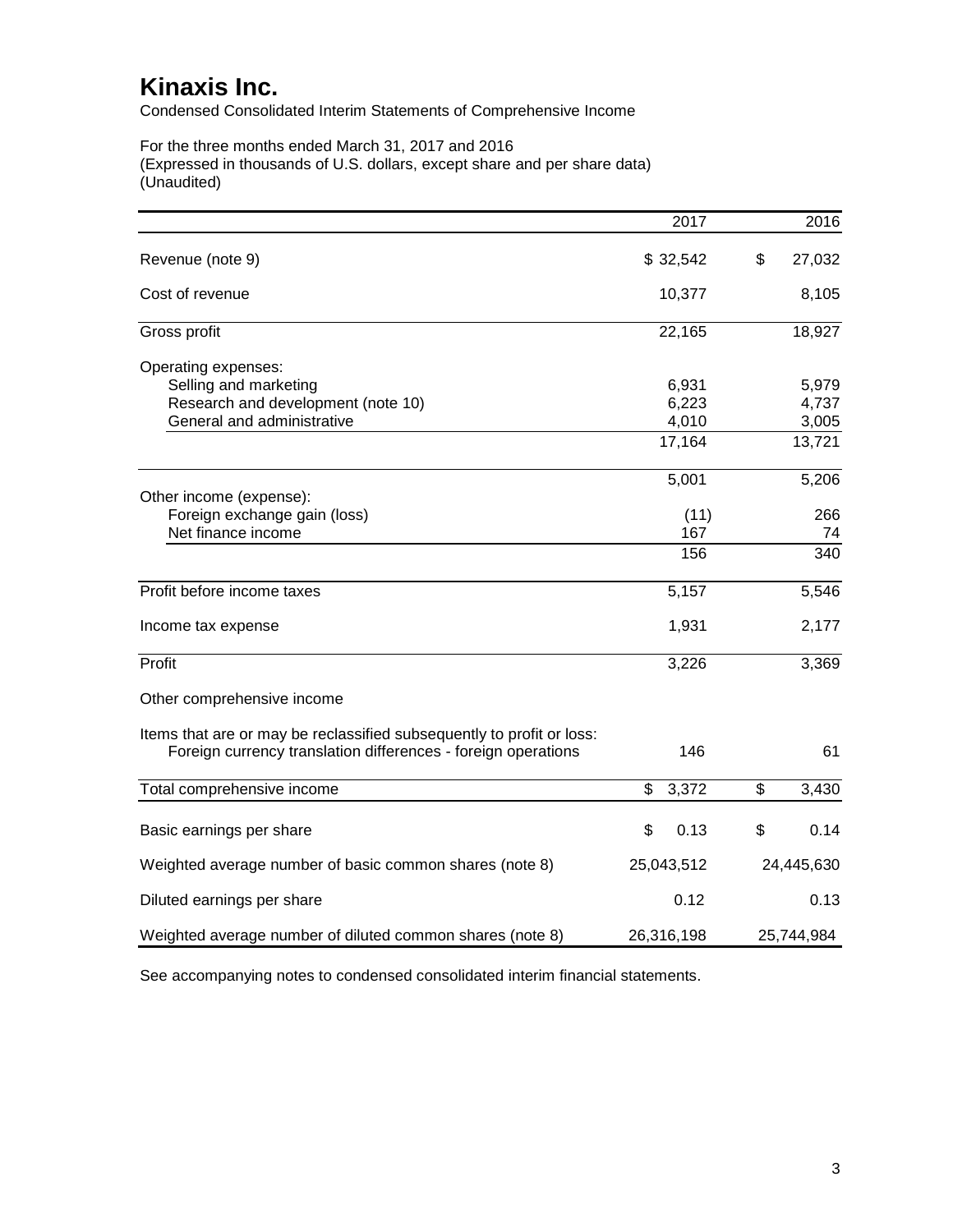Condensed Consolidated Interim Statements of Changes in Shareholders' Equity

For the three months ended March 31, 2017 and 2016 (Expressed in thousands of U.S. dollars) (Unaudited)

|                                  |         |              | Accumulated<br>other |                 |                     |
|----------------------------------|---------|--------------|----------------------|-----------------|---------------------|
|                                  | Share   | Contributed  | comprehensive        |                 | <b>Total equity</b> |
|                                  | capital | surplus      | loss                 | Deficit         |                     |
| Balance, December 31, 2015<br>\$ | 90,808  | \$<br>8,873  | \$<br>(474)          | \$<br>(33,603)  | \$<br>65,604        |
| Profit                           |         |              |                      | 3,369           | 3,369               |
| Other comprehensive income       |         |              | 61                   |                 | 61                  |
| Total comprehensive income       |         |              | 61                   | 3,369           | 3,430               |
| Share options exercised          | 561     | (188)        |                      |                 | 373                 |
| Share based payments (note 7)    |         | 2,280        |                      |                 | 2,280               |
| Total shareholder transactions   | 561     | 2,092        |                      |                 | 2,653               |
| Balance, March 31, 2016<br>\$    | 91,369  | \$<br>10,965 | \$<br>(413)          | \$<br>(30, 234) | \$<br>71,687        |
| Balance, December 31, 2016<br>\$ | 97,164  | \$<br>13,924 | \$<br>(519)          | \$<br>(22, 858) | \$<br>87,711        |
| Profit                           |         |              |                      | 3,226           | 3,226               |
| Other comprehensive income       |         |              | 146                  |                 | 146                 |
| Total comprehensive income       |         |              | 146                  | 3,226           | 3,372               |
| Share options exercised          | 5,577   | (1,607)      |                      |                 | 3,970               |
| Share based payments (note 7)    |         | 2,716        |                      |                 | 2,716               |
| Total shareholder transactions   | 5,577   | 1,109        |                      |                 | 6,686               |
| \$<br>Balance, March 31, 2017    | 102,741 | \$<br>15,033 | \$<br>(373)          | \$<br>(19, 632) | \$<br>97,769        |

See accompanying notes to condensed consolidated interim financial statements.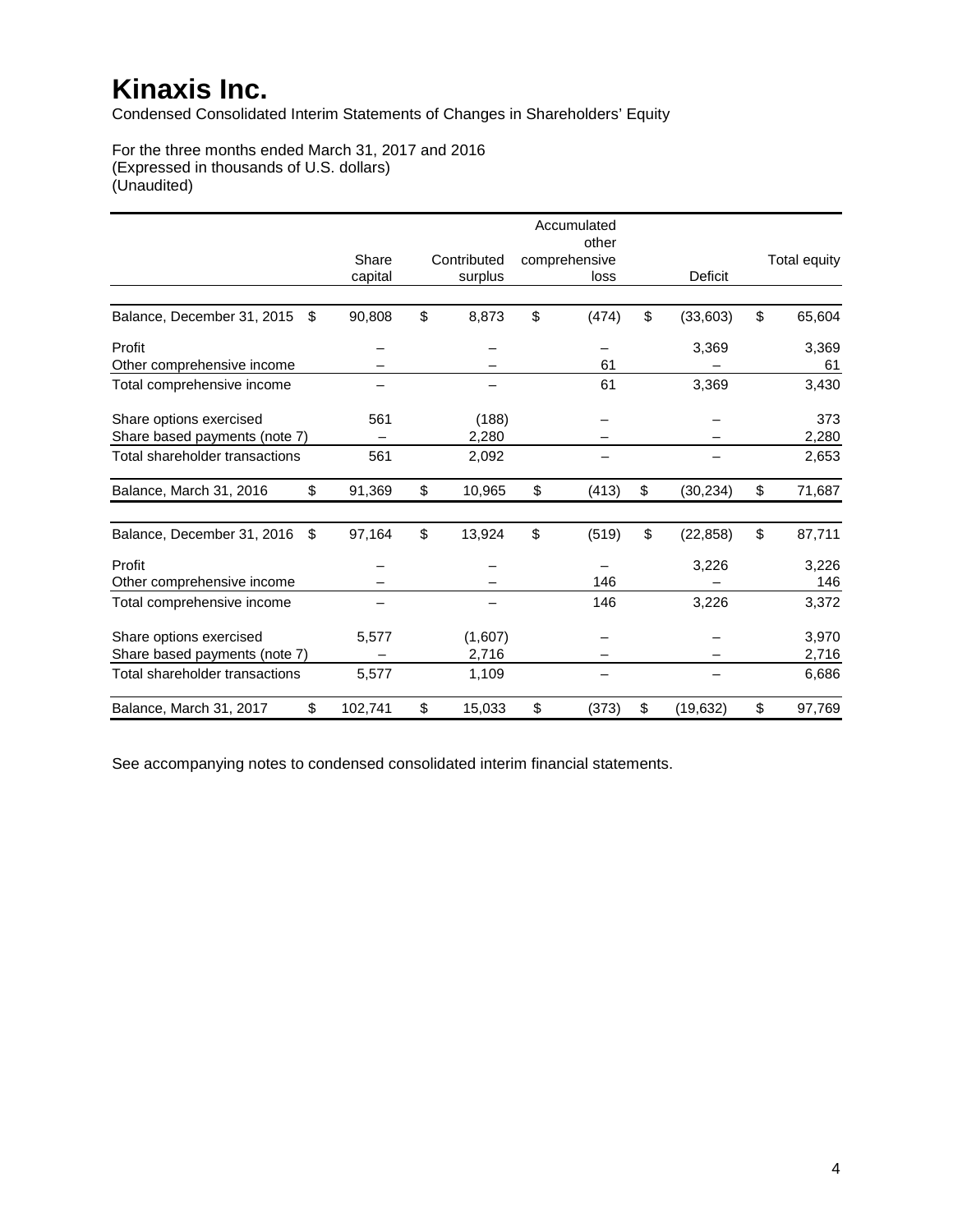Condensed Consolidated Interim Statements of Cash Flows

For the three months ended March 31, 2017 and 2016 (Expressed in thousands of U.S. dollars) (Unaudited)

|                                                        | 2017          | 2016          |
|--------------------------------------------------------|---------------|---------------|
| Cash flows from operating activities:                  |               |               |
| Profit                                                 | \$<br>3,226   | \$<br>3,369   |
| Items not affecting cash:                              |               |               |
| Depreciation of property and equipment (note 4)        | 788           | 520           |
| Share-based payments (note 7)                          | 2,716         | 2,280         |
| Amortization of lease inducement                       | (14)          | (11)          |
| Investment tax credits recoverable                     | 209           | 422           |
| Income tax expense                                     | 1,931         | 2,177         |
| Change in operating assets and liabilities (note 11)   | 3,334         | 743           |
| Income taxes paid                                      | (1, 931)      | (713)         |
|                                                        | 10,259        | 8,787         |
| Cash flows used in investing activities:               |               |               |
| Purchase of property and equipment (note 4)            | (317)         | (358)         |
| Cash flows from in financing activities:               |               |               |
| Common shares issued                                   | 3,970         | 373           |
| Increase in cash and cash equivalents                  | 13,912        | 8,802         |
|                                                        |               |               |
| Cash and cash equivalents, beginning of period         | 127,910       | 99,390        |
| Effects of exchange rates on cash and cash equivalents | 167           | 156           |
| Cash and cash equivalents, end of period               | \$<br>141,989 | \$<br>108,348 |

See accompanying notes to condensed consolidated interim financial statements.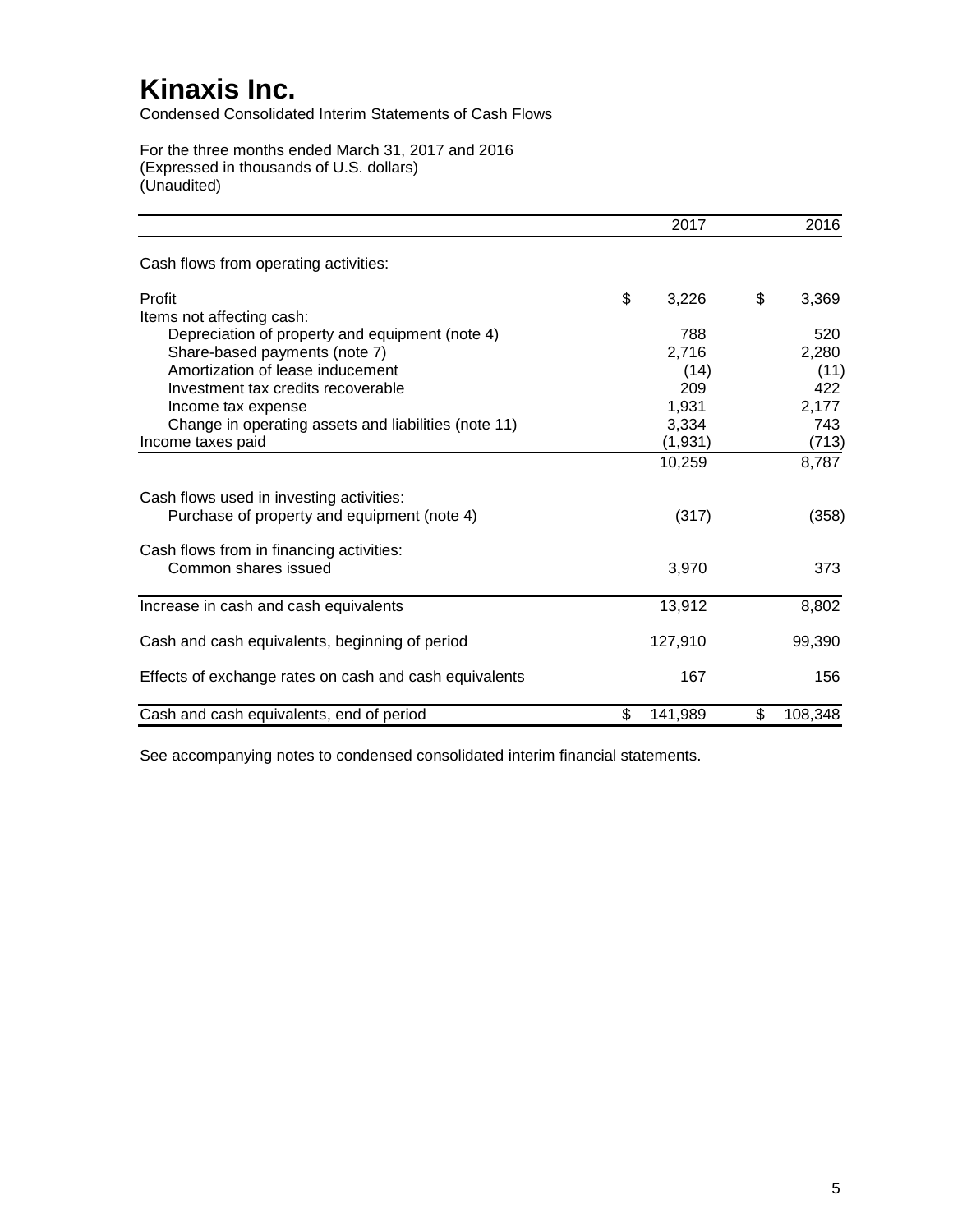Notes to Condensed Consolidated Interim Financial Statements

For the three months ended March 31, 2017 and March 31, 2016 (Expressed in thousands of U.S. dollars, except share and per share amounts) (Unaudited)

#### **1. Corporate information:**

Kinaxis Inc. ("Kinaxis" or the "Company") is incorporated under the Canada Business Corporations Act and domiciled in Ontario, Canada. The address of the Company's registered office is 700 Silver Seven Road, Ottawa, Ontario. The consolidated financial statements of the Company as at March 31, 2017 and for the three months ended March 31, 2017 and 2016 comprise the Company and its subsidiaries.

Kinaxis is a leading provider of cloud-based subscription software that enables its customers to improve and accelerate analysis and decision-making across their supply chain operations. Kinaxis is a global enterprise with offices in Chicago, United States; Tokyo, Japan; Hong Kong, China; Eindhoven, The Netherlands; Seoul, South Korea; and Ottawa, Canada.

### **2. Basis of preparation:**

(a) Statement of compliance:

The unaudited condensed consolidated interim financial statements have been prepared in accordance with International Accounting Standard 34 *Interim Financial Reporting* as issued by the International Accounting Standards Board ("IASB"). They do not include all the information required for a complete set of financial statements prepared in accordance with International Financial Reporting Standards ("IFRS") and should be read in conjunction with the annual consolidated financial statements of the Company for the year ended December 31, 2016. However, selected explanatory notes are included to explain events and transactions that are significant to an understanding of the changes in the Company's financial position and performance since the last annual consolidated financial statements as at and for the year ended December 31, 2016.

Certain comparative figures have been reclassified to conform to the current year's presentation.

The unaudited condensed consolidated interim financial statements were authorized for issue by the Board of Directors on May 3, 2017.

(b) Use of estimates and judgments:

In preparing these unaudited condensed consolidated interim financial statements, Management makes judgements, estimates and assumptions that affect the application of accounting policies and the reported amounts of assets and liabilities, income and expense. Actual results may differ from these estimates.

The significant judgements made by Management in applying the Company's accounting policies and the key sources of estimation uncertainty were the same as those that applied to the consolidated financial statements as at and for the year ended December 31, 2016.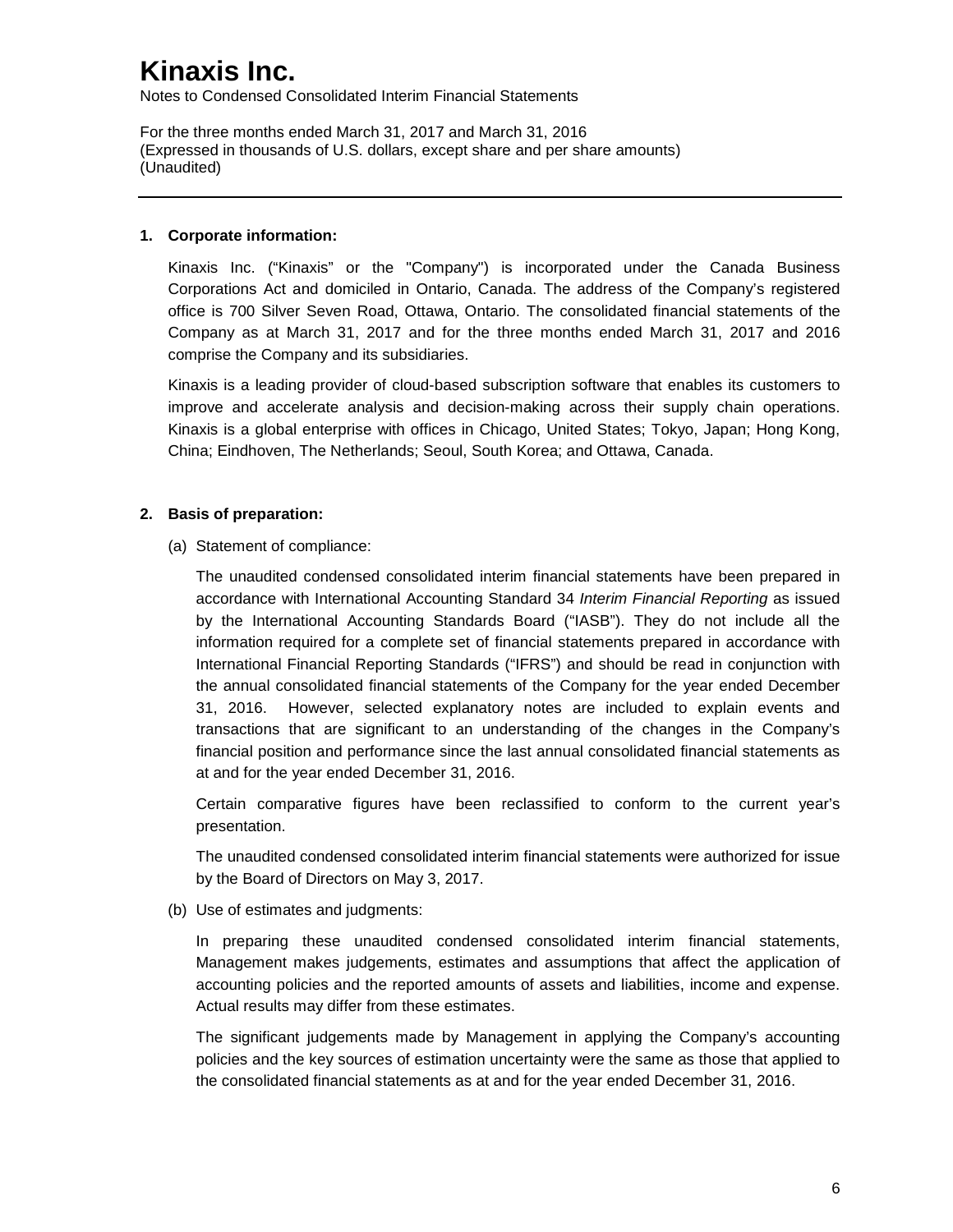Notes to Condensed Consolidated Interim Financial Statements

For the three months ended March 31, 2017 and March 31, 2016 (Expressed in thousands of U.S. dollars, except share and per share amounts) (Unaudited)

#### **3. Significant accounting policies:**

The accounting policies applied in these unaudited condensed consolidated interim financial statements are the same as those applied in the Company's consolidated financial statements as at and for the year ending December 31, 2016.

(a) Standards and interpretations in issue not yet adopted:

IFRS 15: Revenue from Contracts with Customers ("IFRS 15")

In May 2014, the IASB issued IFRS 15, which provides a single, principles-based five-step model for revenue recognition to be applied to all customer contracts, and requires enhanced disclosures. The standard also provides guidance relating to recognition of customer acquisition costs. In April 2016, the IASB issued Clarifications to IFRS 15 in relation to the identification of performance obligations, principal versus agent considerations, as well as licensing application guidance. This standard will be effective January 1, 2018 and allows early adoption. The Company does not intend to adopt this standard early.

The Company has begun an implementation plan to develop the necessary accounting policies, estimates and judgments required to adopt IFRS 15. The implementation plan includes an assessment of the standard and the Company's policy as well as any changes required to business processes, systems and internal controls upon adoption of IFRS 15. The Company is not currently in the position to determine the impact of IFRS 15 on the consolidated financial statements.

(b) Standards and interpretations in issue:

Amendments to IAS 7: Statement of Cash Flows ("IAS 7")

In January 2016, the IASB issued amendments to IAS 7. These amendments require entities to provide disclosures that help users of the financial statements to better understand changes in liabilities that arise from financing activities, including both changes arising from cash flow and non-cash changes. These amendments became effective for annual periods beginning on or after January 1, 2017. The adoption of these amendments did not have a material impact on the consolidated financial statements.

Amendments to IAS 12: Income Taxes ("IAS 12")

In January 2016, the IASB issued amendments to IAS 12. The amendments clarify the accounting for deferred tax assets for unrealized losses on debt instruments measured at fair value. These amendments became effective for annual periods beginning on or after January 1, 2017. The adoption of these amendments did not have a material impact on the consolidated financial statements.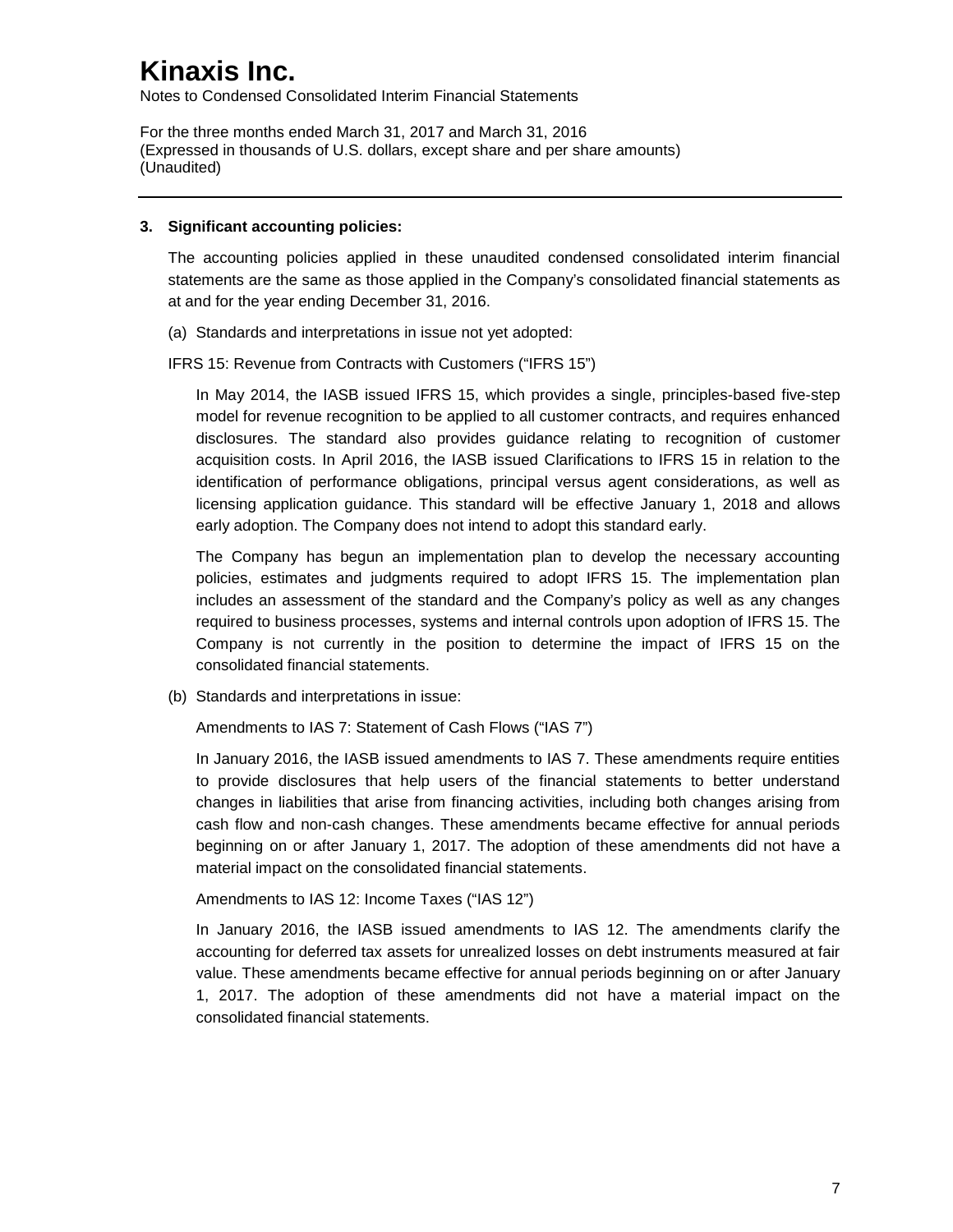Notes to Condensed Consolidated Interim Financial Statements

For the three months ended March 31, 2017 and March 31, 2016 (Expressed in thousands of U.S. dollars, except share and per share amounts) (Unaudited)

### **4. Property and equipment:**

The following table presents the property and equipment for the Company:

| Cost                                                  |    | Computer<br>equipment | Office<br>furniture and<br>Computer<br>software<br>equipment |    | Leasehold<br>improvements |    | Total<br>property and<br>equipment |              |
|-------------------------------------------------------|----|-----------------------|--------------------------------------------------------------|----|---------------------------|----|------------------------------------|--------------|
| Balance, December<br>31, 2016                         | \$ | 14,505                | \$<br>803                                                    | \$ | 129                       | \$ | 2,949                              | \$<br>18,386 |
| Additions<br>Effects of movement in<br>exchange rates |    | 221<br>115            |                                                              |    | 12                        |    | 96                                 | 317<br>127   |
| Balance, March<br>31, 2017                            | \$ | 14,841                | \$<br>803                                                    | \$ | 141                       | \$ | 3.045                              | \$<br>18,830 |

| Accumulated<br>depreciation            | Computer<br>equipment | Computer<br>software | Office<br>furniture and<br>equipment |     | Leasehold<br>improvements |       | Total<br>property and<br>equipment |
|----------------------------------------|-----------------------|----------------------|--------------------------------------|-----|---------------------------|-------|------------------------------------|
| Balance, December<br>31, 2016          | \$<br>4,893           | \$<br>503            | \$                                   | 97  | \$                        | 2,241 | \$<br>7,734                        |
| Depreciation<br>Effects of movement in | 709                   | 40                   |                                      | 4   |                           | 35    | 788                                |
| exchange rates                         | 10                    |                      |                                      |     |                           |       | 11                                 |
| Balance, March<br>31, 2017             | \$<br>5,612           | \$<br>543            | \$                                   | 102 | \$                        | 2.276 | \$<br>8,533                        |

| Carrying<br>value                   | Computer<br>equipment | Computer<br>software | Office<br>furniture and<br>equipment | Leasehold<br><i>improvements</i> | Total<br>property and<br>equipment |
|-------------------------------------|-----------------------|----------------------|--------------------------------------|----------------------------------|------------------------------------|
| December 31, 2016<br>March 31, 2017 | 9.612<br>9.229        | \$<br>300<br>260     | \$<br>32<br>39                       | 708<br>769                       | 10.652<br>10.297                   |

There were no asset dispositions in the three months ended March 31, 2017 (year ended December 31, 2016 – none).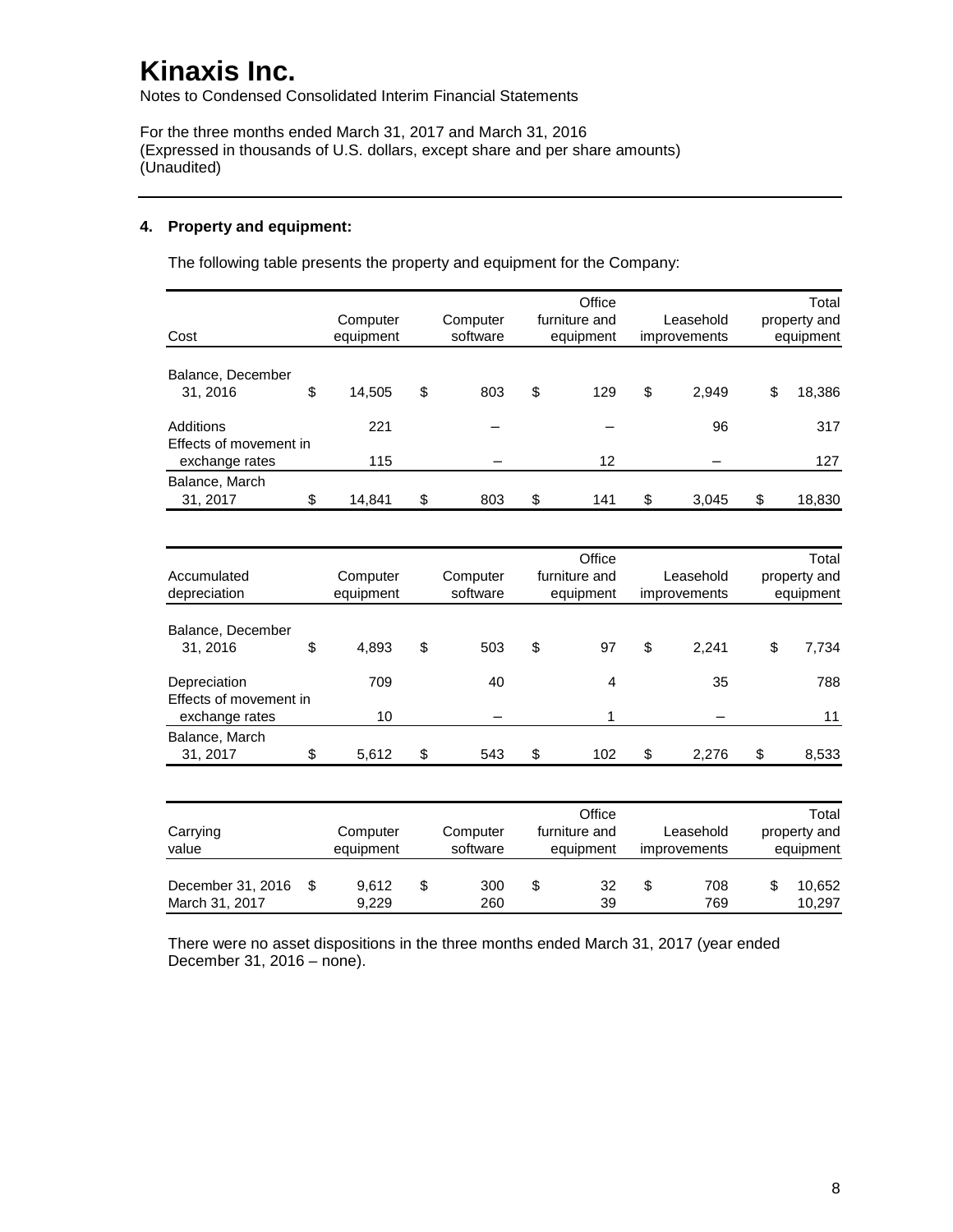Notes to Condensed Consolidated Interim Financial Statements

For the three months ended March 31, 2017 and March 31, 2016 (Expressed in thousands of U.S. dollars, except share and per share amounts) (Unaudited)

#### **4. Property and equipment (continued):**

The following table presents the depreciation expense by function for the three months ended March 31:

|                                          |   | 2017 |   | 2016 |
|------------------------------------------|---|------|---|------|
| Cost of revenue<br>Selling and marketing | S | 584  | S | 381  |
| Research and development                 |   | 134  |   | 92   |
| General and administrative               |   | 69   |   | 46   |
|                                          |   | 788  |   | 520  |

#### **5. Trade and other receivables:**

The following table presents the trade and other receivables for the Company:

|                                    |   | March 31,<br>2017 |   | December 31,<br>2016 |
|------------------------------------|---|-------------------|---|----------------------|
| Trade accounts receivable<br>Other | S | 23,894<br>4,002   | S | 20,362<br>3,696      |
| Allowance for doubtful accounts    |   | 27,896<br>(491)   |   | 24,058<br>(238)      |
|                                    |   | 27.405            |   | 23,820               |

There have been no balances written off for the three months ended March 31, 2017 or the year ended December 31, 2016.

### **6. Trade payables and accrued liabilities:**

The following table presents the trade payables and accrued liabilities for the Company:

|                                                                       |    | March 31,<br>2017       | December 31,<br>2016          |
|-----------------------------------------------------------------------|----|-------------------------|-------------------------------|
| Trade accounts payable<br><b>Accrued liabilities</b><br>Taxes payable | \$ | 2,286<br>6,052<br>2,110 | \$<br>2,201<br>5,832<br>2,462 |
|                                                                       | S  | 10.448                  | 10,495                        |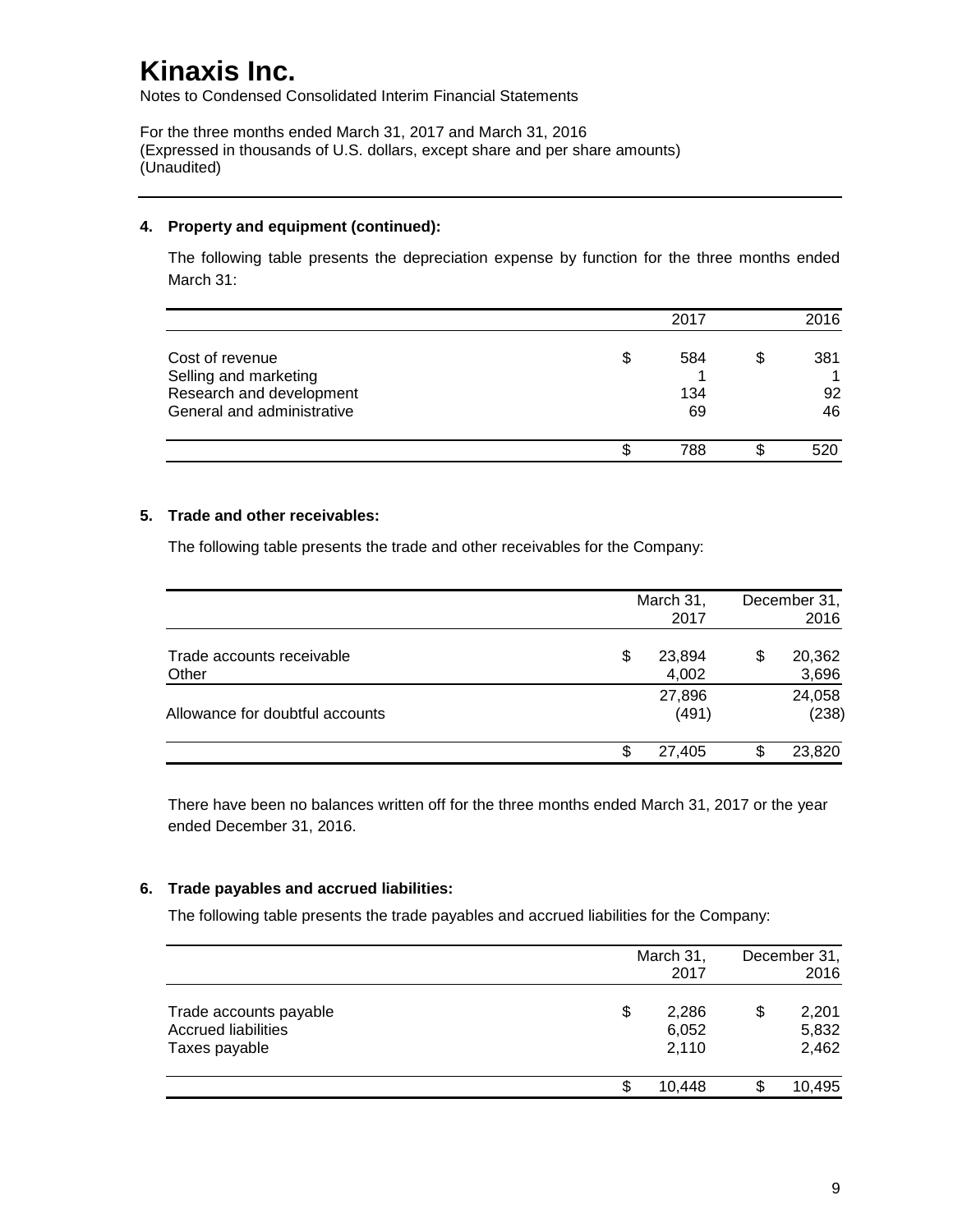Notes to Condensed Consolidated Interim Financial Statements

For the three months ended March 31, 2017 and March 31, 2016 (Expressed in thousands of U.S. dollars, except share and per share amounts) (Unaudited)

### **7. Share capital:**

#### *Authorized*

The Company is authorized to issue an unlimited number of Common Shares.

*Issued:*

|                                         | Common shares |               |
|-----------------------------------------|---------------|---------------|
|                                         | <b>Shares</b> | Amount        |
| Shares outstanding at December 31, 2015 | 24,420,004    | \$<br>90,808  |
| Shares issued from exercised options    | 56,538        | 561           |
| Shares outstanding at March 31, 2016    | 24,476,542    | \$<br>91,369  |
| Shares outstanding at December 31, 2016 | 24,940,114    | \$<br>97,164  |
| Shares issued from exercised options    | 348,146       | 5,577         |
| Shares outstanding at March 31, 2017    | 25,288,260    | \$<br>102.741 |

#### *Stock option plans*

A summary of the status of the plan is as follows:

|                      |               | Three months ended |                |               | Year ended        |
|----------------------|---------------|--------------------|----------------|---------------|-------------------|
|                      |               | March 31, 2017     |                |               | December 31, 2016 |
|                      |               |                    | Weighted       |               | Weighted          |
|                      |               |                    | average        |               | average           |
|                      | <b>Shares</b> | exercise price     |                | <b>Shares</b> | exercise price    |
|                      |               |                    | (U.S. dollars) |               | (U.S. dollars)    |
| Options outstanding, |               |                    |                |               |                   |
| beginning of period  | 2,459,872     | \$                 | 21.42          | 2,571,206     | 15.62<br>S.       |
| Granted              | 217.500       |                    | 56.35          | 336,000       | 44.64             |
| Exercised            | (348,146)     |                    | 11.42          | (435,334)     | 7.53              |
| Forfeited            | (135,500)     |                    | 26.77          | (12,000)      | 13.20             |
| Options outstanding, |               |                    |                |               |                   |
| end of period        | 2,193,726     | \$                 | 25.24          | 2,459,872     | \$21.42           |
|                      |               |                    |                |               |                   |
| Options exercisable, |               |                    |                |               |                   |
| end of period        | 774,476       | \$                 | 11.10          | 926,372       | 11.16             |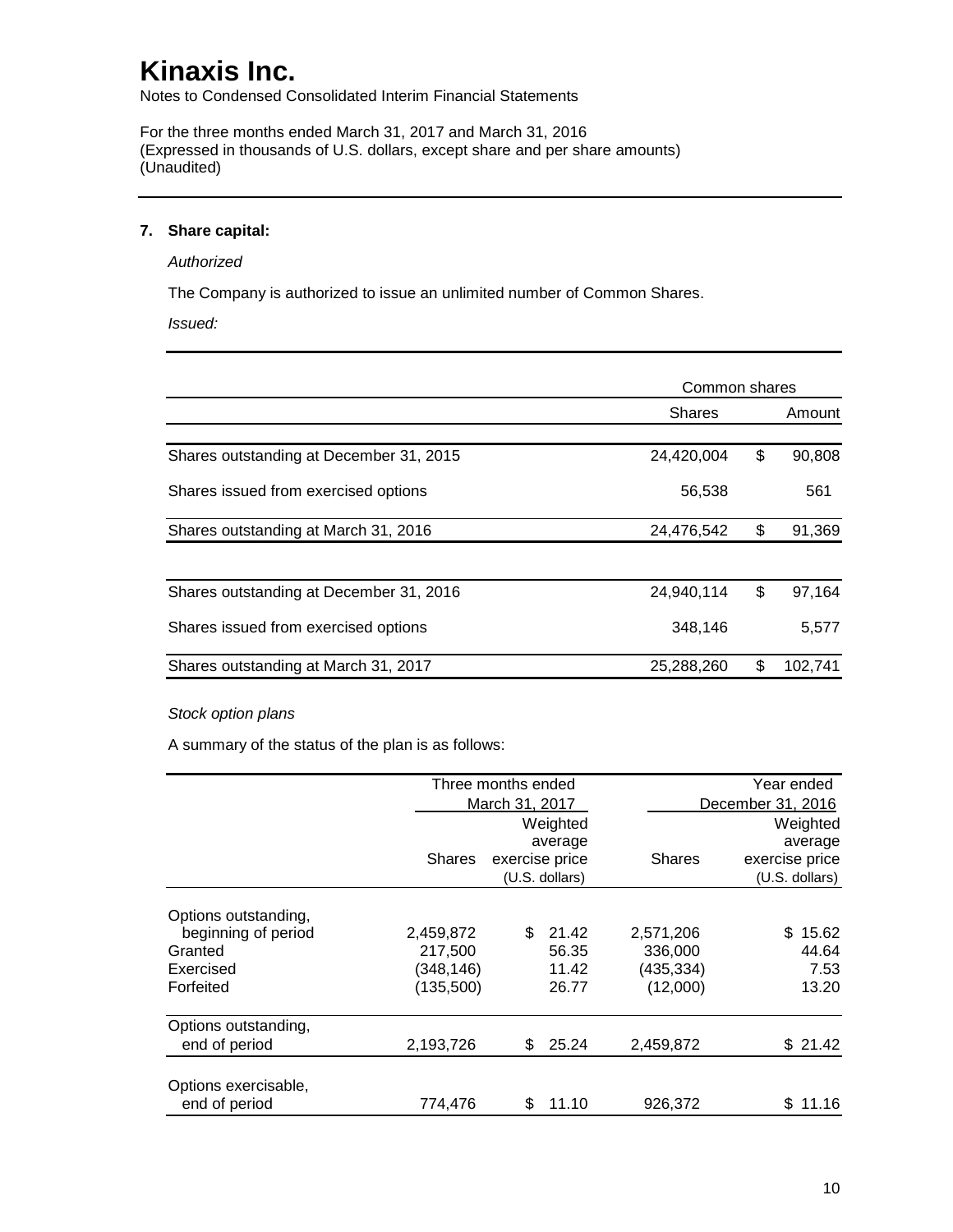Notes to Condensed Consolidated Interim Financial Statements

For the three months ended March 31, 2017 and March 31, 2016 (Expressed in thousands of U.S. dollars, except share and per share amounts) (Unaudited)

### **7. Share capital (continued):**

*Stock option plans (continued)*

The following table summarizes information about stock options outstanding at March 31, 2017:

|                                                                                                                               | Options outstanding                                                      |                                                         |                                                                 | Options exercisable                                         |                                                        |
|-------------------------------------------------------------------------------------------------------------------------------|--------------------------------------------------------------------------|---------------------------------------------------------|-----------------------------------------------------------------|-------------------------------------------------------------|--------------------------------------------------------|
| Range<br>of exercise<br>prices                                                                                                | Number<br>outstanding<br>at 03/31/17                                     | Weighted<br>average<br>remaining<br>contractual<br>life | Weighted<br>average<br>exercise<br>price                        | Number<br>exercisable<br>at 03/31/17                        | Weighted<br>average<br>exercise<br>price               |
| \$.<br>1.60 to 3.20<br>6.60 to 9.95<br>10.00 to 14.50<br>18.00 to 24.50<br>28,00 to 30.50<br>33.00 to 35.50<br>45.00 to 49.00 | 323.763<br>433.100<br>96,200<br>145,000<br>107,413<br>574,750<br>513,500 | 4.54<br>6.85<br>7.60<br>8.08<br>8.59<br>8.75<br>9.69    | \$<br>1.93<br>9.63<br>13.09<br>21.01<br>28.92<br>34.02<br>45.95 | 323.763<br>263,100<br>26,200<br>20,000<br>21,163<br>120,250 | \$<br>1.93<br>9.67<br>13.05<br>19.13<br>28.92<br>34.02 |
|                                                                                                                               | 2,193,726                                                                | 7.87                                                    | \$25.24                                                         | 774,476                                                     | \$<br>11.10                                            |

*Stock option plans (continued)*

At March 31, 2017, there were 406,264 (year ended December 31, 2016 – 488,264) stock options available for grant under the Plan. During the three months ended March 31, 2017, the Company granted 217,500 (year ended December 31, 2016 – 336,000) options and recorded share-based compensation expense for the three months ended March 31, 2017 of \$1,533 (three months ended March 31, 2016 - \$1,524) related to the vesting of options granted in 2017 and previous years. The per share weighted-average fair value of stock options granted during the three months ended March 31, 2017 was \$18.61 (year ended December 31, 2016 - \$14.14) on the date of grant using the Black Scholes option-pricing model with the following weighted-average assumptions: exercise price is equal to the price of the underlying share, expected dividend yield 0%, risk-free interest rate of 1.90% (year ended December 31, 2016 - 1.16%), an expected life of 3 to 6 years (year ended December 31, 2016 – 3 to 6 years), and estimated volatility of 42% (year ended December 31, 2016 - 41%). Volatility is estimated by benchmarking to comparable publicly traded companies operating in a similar market segment. The forfeiture rate was estimated at 10% (year ended December 31, 2016 - 10%). The forfeiture rate is estimated based upon an analysis of actual forfeitures.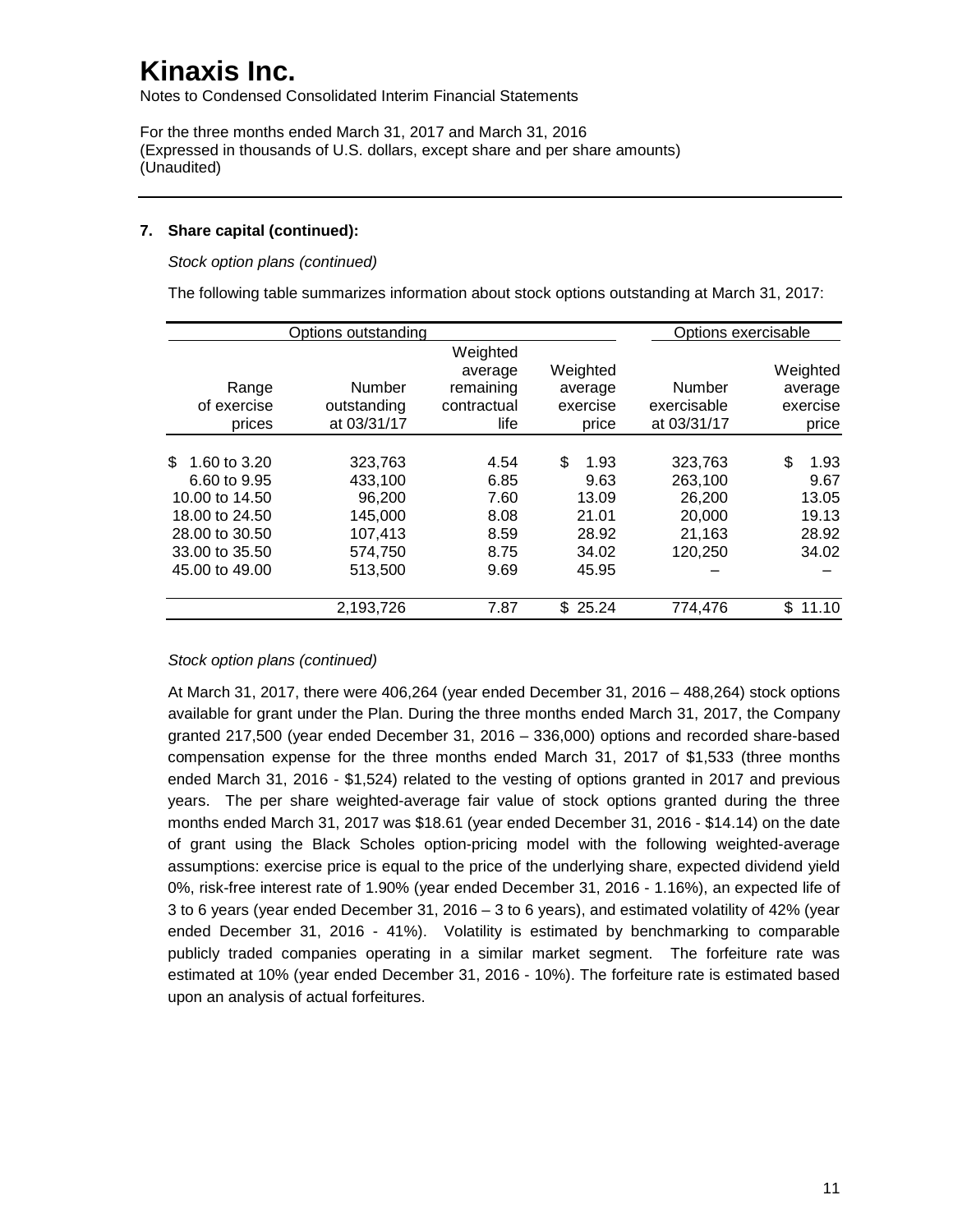Notes to Condensed Consolidated Interim Financial Statements

For the three months ended March 31, 2017 and March 31, 2016 (Expressed in thousands of U.S. dollars, except share and per share amounts) (Unaudited)

### **7. Share capital (continued):**

### *Share Unit Plan*

At March 31, 2017, there were 457,824 share units available for grant under the Plan. During the three months ended March 31, 2017, the Company granted 45,500 (year ended December 31, 2016 – 58,588) restricted share units ("RSU") and 16,197 were forfeited (year ended December 31, 2016 – nil). There were 100,031 (year ended December 31, 2016 – 70,728) RSUs outstanding at March 31, 2017. Each RSU entitles the participant to receive one Common Share. The RSUs vest based over time in three equal annual tranches. The fair value of the RSUs granted during the three months ended March 31, 2017 was \$55.71 (year ended December 31, 2016 - \$25.27) per unit using the fair value of a Common Share at time of grant. The Company recorded share-based compensation expense for the three months ended March 31, 2017 of \$283 (three months ended March 31, 2016 - \$261) related to the RSUs.

During the three months ended March 31, 2017, the Company granted 16,194 (year ended December 31, 2016 – 19,585) deferred share units ("DSU"). There were 37,862 (year ended December 31, 2016 – 21,668) DSUs outstanding at March 31, 2017. Each DSU entitles the participant to receive one Common Share. The DSUs vest immediately as the participants are entitled to the shares upon termination of their service. The fair value of the DSUs granted was \$55.71 (year ended December 31, 2016 – \$25.27) per unit using the fair value of a Common Share at time of grant. The Company recorded share-based compensation expense for the three months ended March 31, 2017 of \$900 (three months ended March 31, 2016 - \$495) related to the DSUs.

The following table presents the share-based payments expense by function for the three months ended March 31:

|                            | 2017      | 2016      |
|----------------------------|-----------|-----------|
| Cost of revenue            | \$<br>321 | \$<br>272 |
| Selling and marketing      | 463       | 343       |
| Research and development   | 286       | 319       |
| General and administrative | 1.646     | 1,346     |
|                            | 2.716     | 2,280     |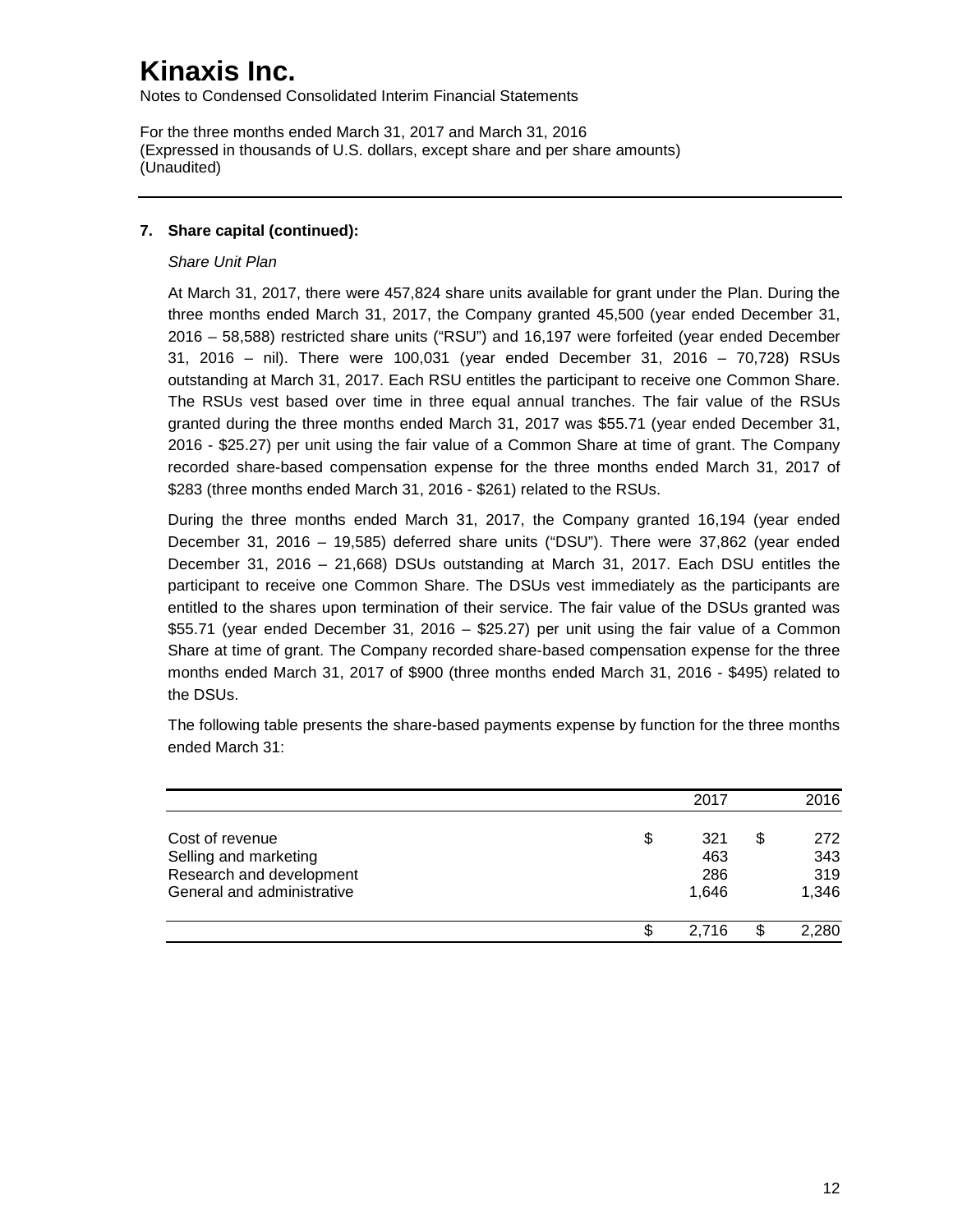Notes to Condensed Consolidated Interim Financial Statements

For the three months ended March 31, 2017 and March 31, 2016 (Expressed in thousands of U.S. dollars, except share and per share amounts) (Unaudited)

### **8. Earnings per share:**

The following table summarizes the calculation of the weighted average number of basic and diluted common shares for the three months ended March 31:

|                                                  | 2017       | 2016       |
|--------------------------------------------------|------------|------------|
| Issued common shares at beginning of period      | 24,940,114 | 24,420,004 |
| Effect of shares issued from exercise of options | 103,398    | 25,626     |
| Weighted average number of basic common          |            |            |
| shares at March 31                               | 25,043,512 | 24,445,630 |
| Effect of share options on issue                 | 1,195,751  | 1,159,835  |
| Effect of share units on issue                   | 76,935     | 139,519    |
| Weighted average number of diluted common        |            |            |
| shares at March 31                               | 26,316,198 | 25,744,984 |

At March 31, 2017, 513,500 options (March 31, 2016 – 881,000 options) were excluded from the weighted average number of diluted common shares as their effect would have been anti-dilutive.

### **9. Revenue:**

The following table presents the revenue of the Company for the three months ended March 31:

|                                                                         | 2017                         |    | 2016                   |
|-------------------------------------------------------------------------|------------------------------|----|------------------------|
| Subscription<br><b>Professional services</b><br>Maintenance and support | \$<br>23,854<br>8,441<br>247 | S  | 18,490<br>8,304<br>238 |
|                                                                         | 32.542                       | S. | 27,032                 |

#### **10. Research and development:**

The following table presents the research and development expenses of the Company for the three months ended March 31:

|                                                             |                     | 2017  |   | 2016           |
|-------------------------------------------------------------|---------------------|-------|---|----------------|
| Research and development expenses<br>Investment tax credits | 6,559<br>S<br>(336) |       | S | 5,076<br>(339) |
|                                                             |                     | 6.223 |   | 4,737          |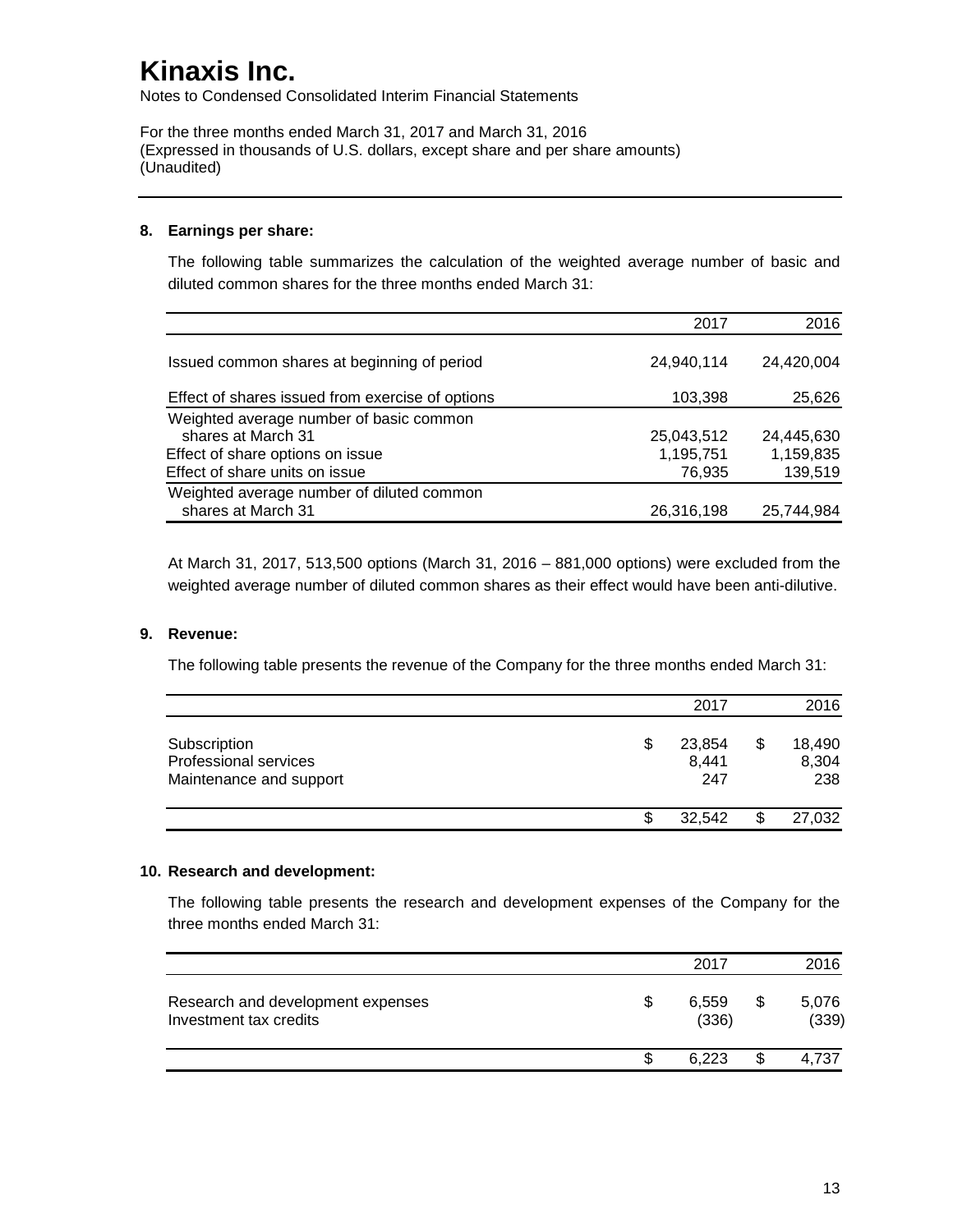Notes to Condensed Consolidated Interim Financial Statements

For the three months ended March 31, 2017 and March 31, 2016 (Expressed in thousands of U.S. dollars, except share and per share amounts) (Unaudited)

#### **11. Statement of cash flow:**

Changes in operating assets and liabilities:

|                                                                                                                                                      | 2017                                       |    | 2016                                        |
|------------------------------------------------------------------------------------------------------------------------------------------------------|--------------------------------------------|----|---------------------------------------------|
| Trade and other receivables<br>Investment tax credits receivable<br>Prepaid expenses<br>Accounts payable and accrued liabilities<br>Deferred revenue | (3,546)<br>(10)<br>(196)<br>(251)<br>7.337 | \$ | 1,841<br>(111)<br>(574)<br>(2,822)<br>2,409 |
|                                                                                                                                                      | 3.334                                      | S  | 743                                         |

### **12. Financial instruments:**

(a) Fair value of financial instruments:

The fair value of financial assets and liabilities, together with their carrying amounts are as follows:

|                                                             |          | March 31,<br>2017 |               | December 31,<br>2016 |
|-------------------------------------------------------------|----------|-------------------|---------------|----------------------|
|                                                             |          |                   |               |                      |
|                                                             | Carrying | Fair              | Carrying      | Fair                 |
| <b>Financial assets</b>                                     | value    | value             | value         | value                |
| Loans and receivables,<br>measured at amortized cost:       |          |                   |               |                      |
| \$<br>Cash and cash equivalents                             | 141,989  | \$<br>141,989     | \$<br>127,910 | \$<br>127,910        |
| Trade and other receivables                                 | 27,405   | 27,405            | 23,820        | 23,820               |
| Investment tax credits receivable                           | 1,592    | 1,592             | 1,583         | 1,583                |
|                                                             |          |                   |               |                      |
| \$                                                          | 170,986  | \$<br>170,986     | \$<br>153,313 | \$<br>153,313        |
|                                                             |          |                   |               |                      |
|                                                             |          | March 31,         |               | December 31,         |
|                                                             |          | 2017              |               | 2016                 |
|                                                             | Carrying | Fair              | Carrying      | Fair                 |
| <b>Financial liabilities</b>                                | value    | value             | value         | value                |
| Other financial liabilities, measured<br>at amortized cost: |          |                   |               |                      |
| Trade payables and accrued<br>\$<br>liabilities             | 10,448   | \$<br>10,448      | \$            | \$                   |
|                                                             |          |                   | 10,495        | 10,495               |
| \$                                                          | 10,448   | \$<br>10,448      | \$<br>10,495  | \$<br>10,495         |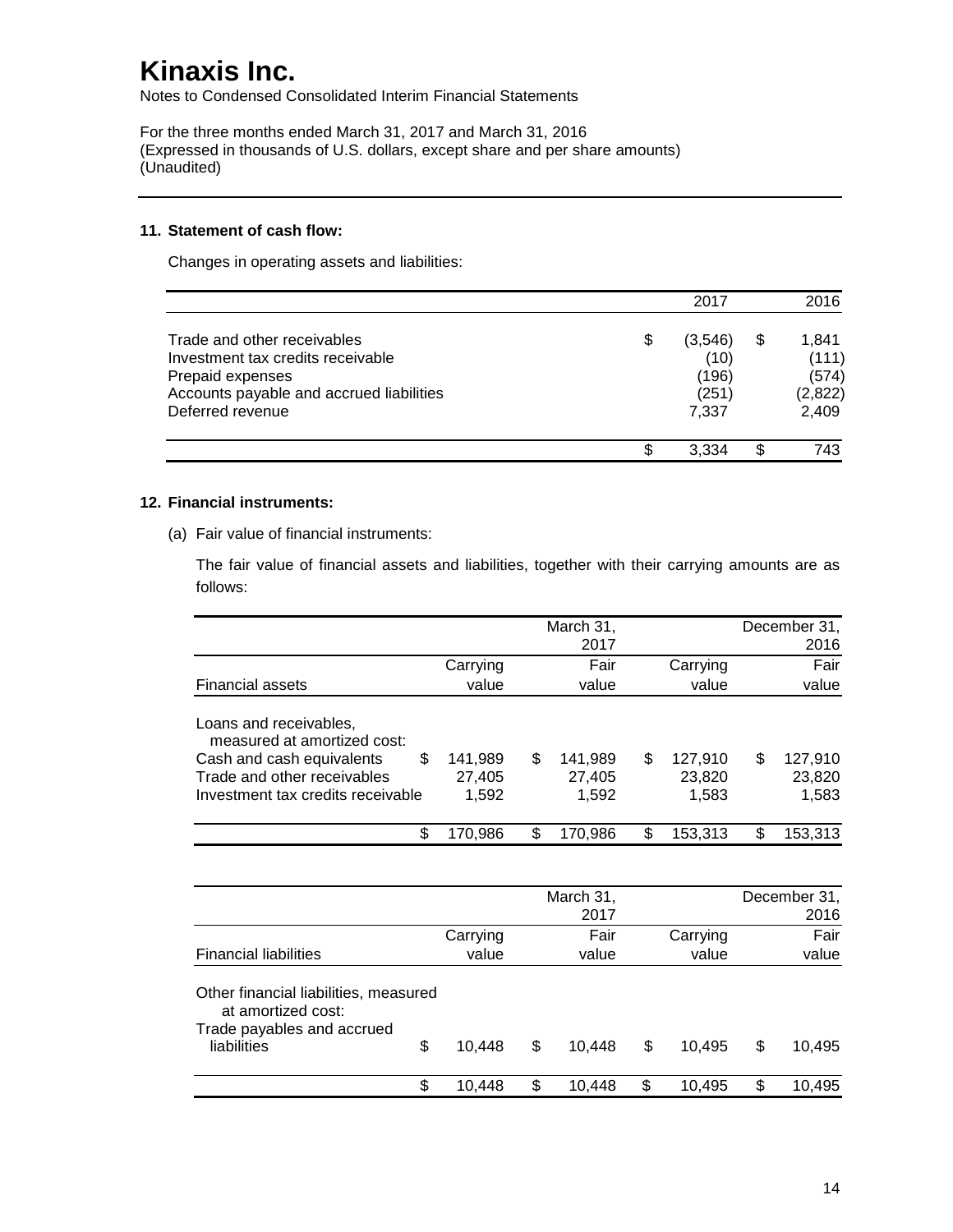Notes to Condensed Consolidated Interim Financial Statements

For the three months ended March 31, 2017 and March 31, 2016 (Expressed in thousands of U.S. dollars, except share and per share amounts) (Unaudited)

#### **12. Financial instruments (continued):**

(b) Credit risk:

The maximum exposure to credit risk for net trade receivables by geographic region was as follows:

|                                                 | March 31,<br>2017              | December 31,<br>2016         |
|-------------------------------------------------|--------------------------------|------------------------------|
| Canada<br><b>United States</b><br>Other foreign | \$<br>1,013<br>18,769<br>3,621 | \$<br>1,164<br>17,969<br>991 |
|                                                 | \$<br>23,403                   | 20,124                       |

The aging of the net trade receivables at the reporting date was as follows:

|                                                                      | March 31,<br>2017           |    | December 31,<br>2016  |
|----------------------------------------------------------------------|-----------------------------|----|-----------------------|
| Current                                                              | \$<br>11,003                | \$ | 11,806                |
| Past due:<br>$0 - 30$ days<br>$31 - 60$ days<br>Greater than 60 days | \$<br>9,341<br>230<br>2,829 | \$ | 5,746<br>1,603<br>969 |
|                                                                      | \$<br>23,403                | S. | 20,124                |

At March 31, 2017, two customers accounted for greater than 10% of total trade receivables (December 31, 2016 – two customers). For the three months ended March 31, 2017 one customer accounted for greater than 10% of revenue (three months ended March 31, 2016 – one customer).